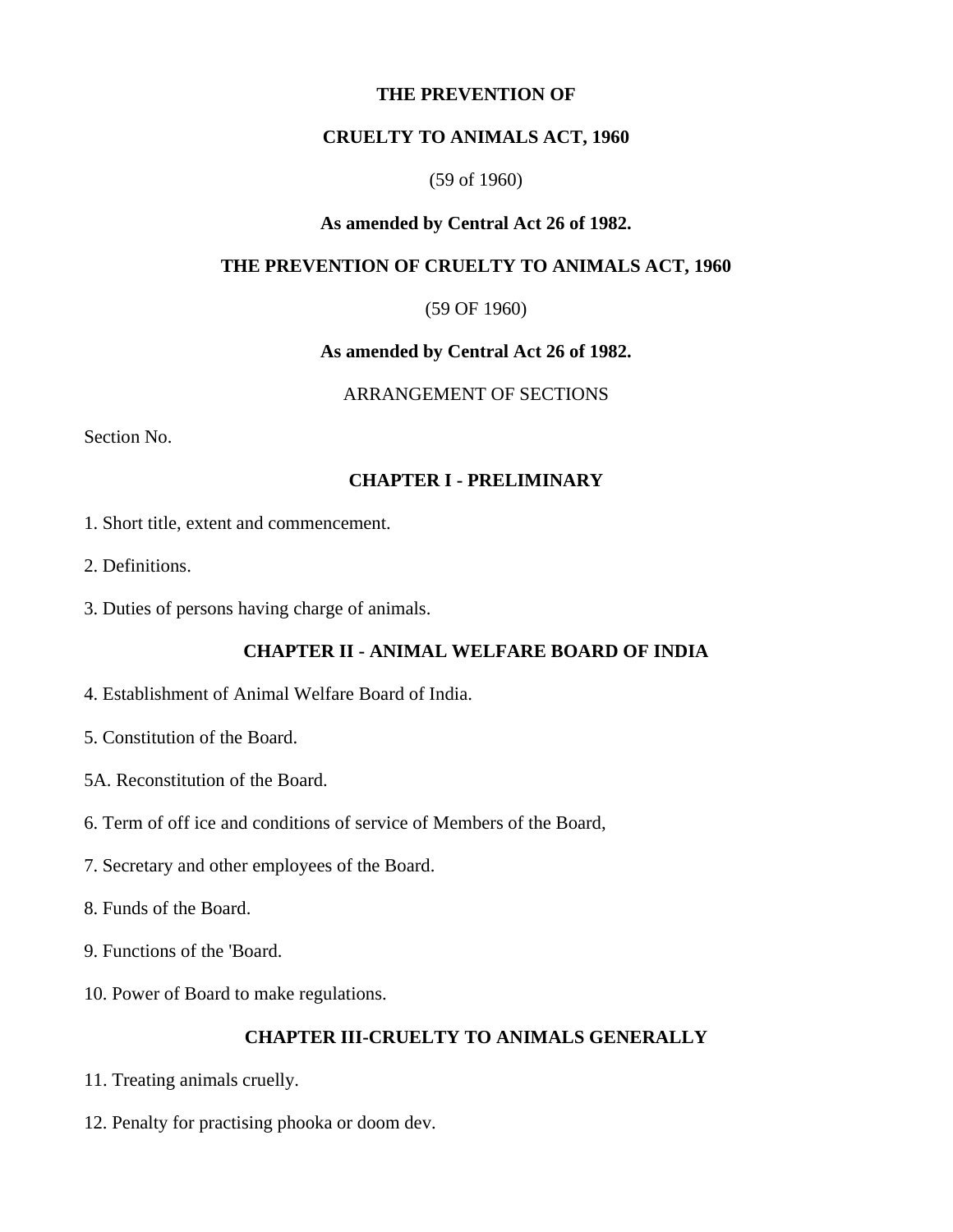13. 'Destruction of suffering animals'.

## **CHAPTER IV-EXPERIMENTATION OF ANIMALS**

- 14. Experiments on animals.
- 15. Committee for control and supervision of experiments on animals.

15A. Sub-Committee.

16. Staff of the Committee.

17. Duties of the Committee and power of the Committee to make rules relating to experiments on animals.

- 18. Power of entry and inspection.
- 19. Power to prohibit experiments on animals.

20. Penalties.

#### **CHAPTER V-PERFORMING ANIMALS**

- 21. "Exhibit" and "train" defined.
- 22. Restriction on exhibition and training of performing animals.
- 23. Procedure for registration.
- 24. Power of court to prohibit or restrict exhibition and training of performing animals.
- 25. Power to enter premises.
- 26. Offences.
- 27. Exemptions.

## **CHAPTER VI-MISCELLANEOUS**

- 28. Saving as respects manner of killing prescribed by religion.
- 29. Power of court to deprive person convicted of ownership of animal.
- 30. Presumptions as to guilt in certain cases.
- 31. Cognizability of offences.
- 32. Powers of search and seizure.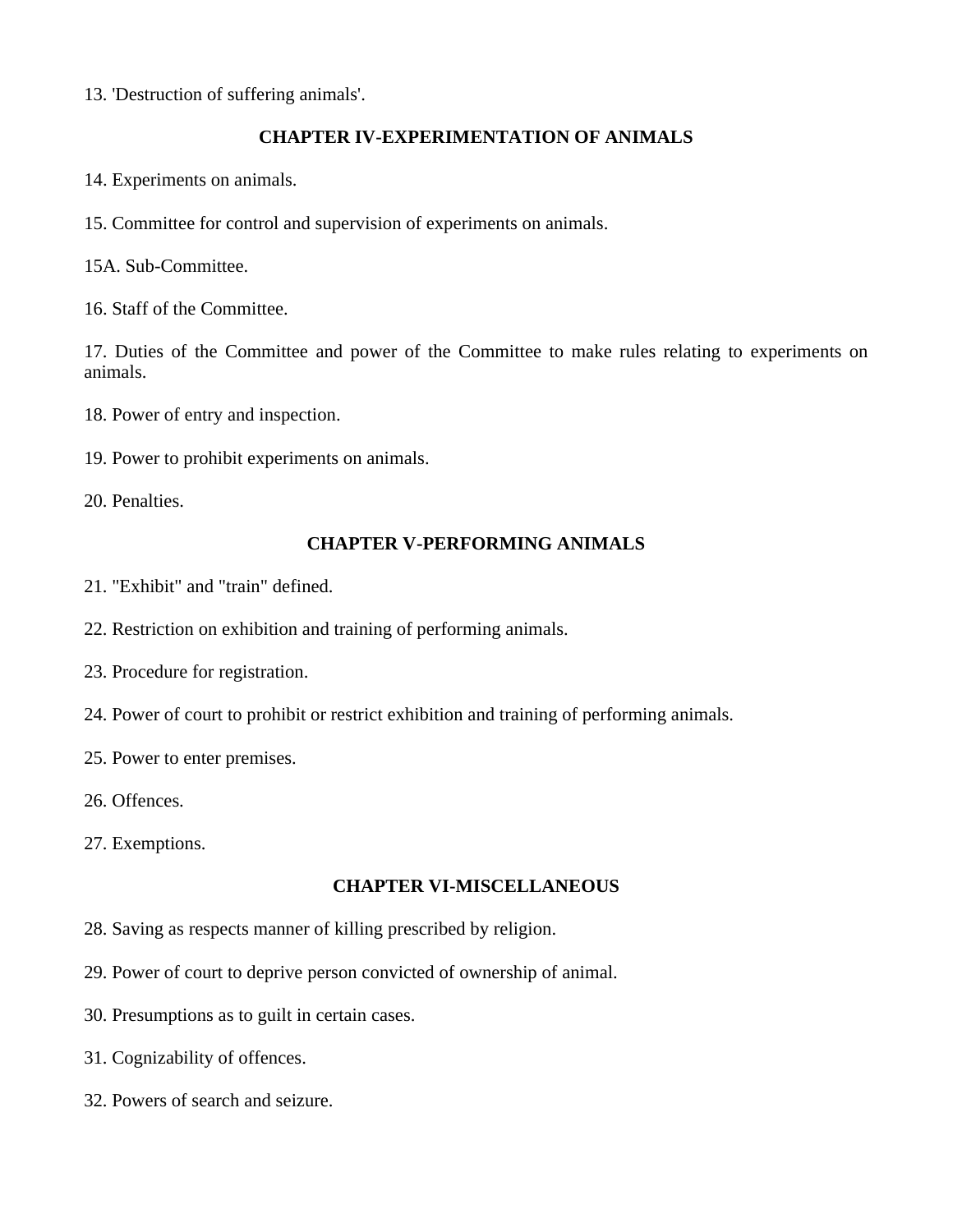- 33. Search warrants.
- 34. General Power of seizure for examination.
- 35. Treatment and care of animals.
- 36. Limitation of prosecutions.
- 37. Delegation of powers.
- 38. Power to make rules.
- 38A. Rules and regulations to be laid before Parliament.
- 39. Persons authorised under section 34 to be public servants.
- 40. Indemnity.
- 41. Repeal of Act 11 of 1890.

## **LIST OF ABBREVATIONS USED**

Ins. Inserted

S. Section

Subs. Substituted.

## **THE PREVENTION OF CRUELTY TO ANIMALS ACT, 1960**

#### **(59 OF 1960)**

(26th December, 1960)

## AN ACT

to prevent the infliction of unnecessary pain or suffering on animals and for that purpose to amend the law relating to the prevention of cruelty to animals.

Be it enacted by Parliament in the Eleventh year of the Republic of India as follows:

## **CHAPTER I**

## **PRELIMINARY**

**1. Short title, extent and commencement :** (1) This Act may be called the Prevention of Cruelty to Animals Act, 1960.

(2) It extends to the whole of India except the State of Jammu and Kashmir. ,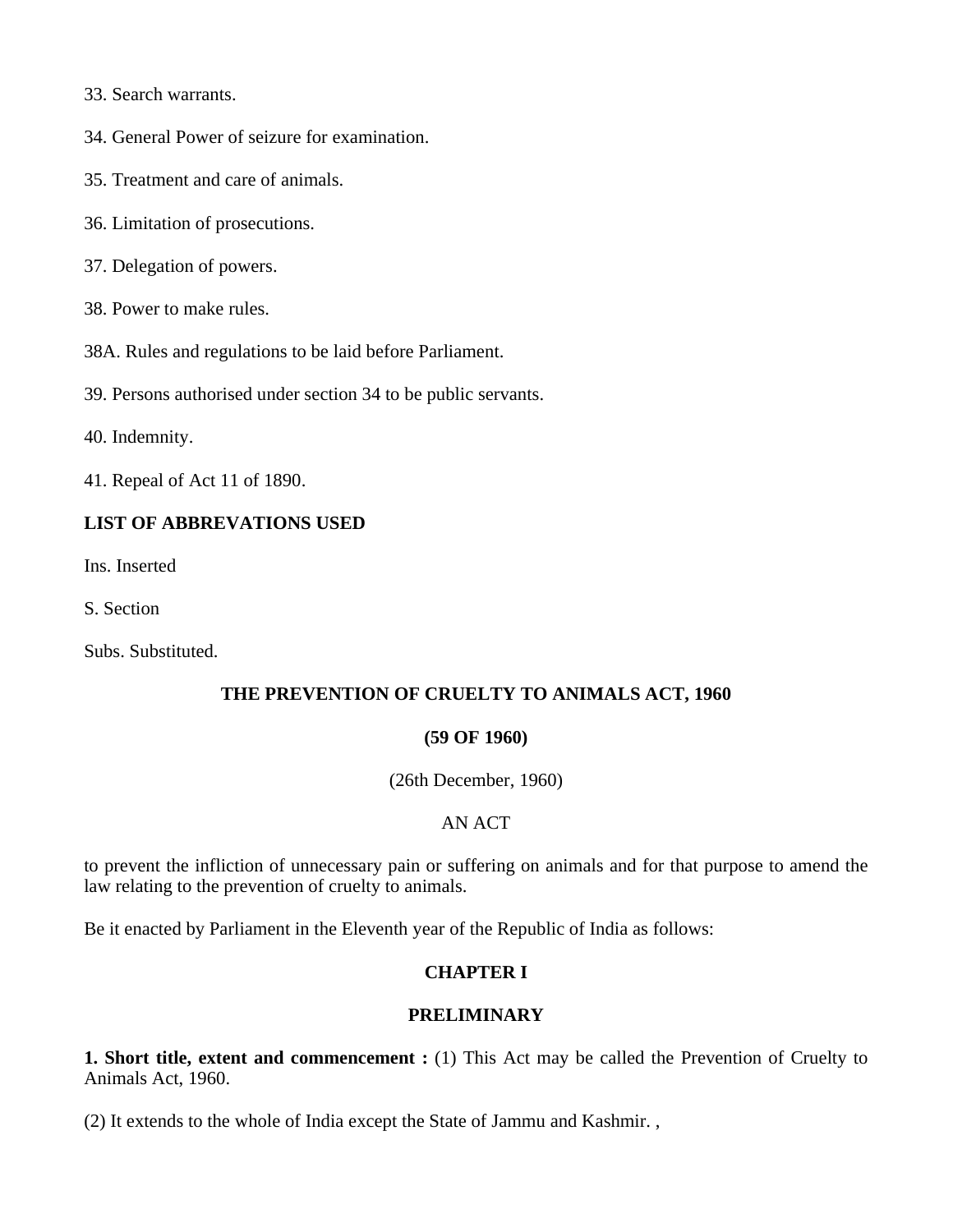(3) It shall come into force on such date as the Central Government may, by notification in the official Gazette, appoint, and different dates may be appointed for different States and for the different provisions comained in this Act.

**2. Definitions :** In this Act, unless the context otherwise. requires,

(a) "animal" means any living creature other than a human being,

<sup>1</sup>[(b) "Board" means the Board established under Section 4. and as reconstituted from time to time under Section 5A]

(c) "captive animal" means any animal (not being a domestic animal) which is in capacity or confinement, whether permanent or temporary, or which is subjected to any appliance of contrivance for the purpose of hindering or preventing its escape from captivity or confinement or which is pinioned or which is or appears to be. maimed;

a. "domestic animal" means any animal which is tamed or which has been or is being sufficiently tamed to serve some purpose for the use of man or which, although it neither has been nor is intended to be so tamed, is or has become in fact wholly or partly tamed-,

(e) "local authority" means a municipal committee, district board or other authority for the time being invested by law with the control and administration of any matters within a specified local area;

(f) "owner", used with reference to an animal, includes not only the owner but also any other person for the time being in possession or custody of the animal, whether with or without the consent of the owner.

(g) "phooka" or "doom dev" includes any process of introducing air or any substance into the female organ of a milch animal with the object of drawing off from the animal any secretion of milk;

(h) "prescribed" means prescribed by Rules made under this Act;

(i) "street" includes any way, road, lane, square, court, alley, passage or open space, whether a thoroughfare or not to which the public have access.

**3. Duties of persons having charge of animals :** It shall be the duty of every person having the care or charge of any animal to take all reasonable measures to ensure the well-being of such animal and to prevent the infliction upon such animal of unnecessary pain or suffering.

## **CHAPTER II**

# 2 (ANIMAL WELFARE BOARD OF INDIA)

**4. Establishment of Animal Welfare Board of India :** (1) For the promotion of animal welfare generally and for the purpose of protecting animals from being subjected to unnecessary pain or suffering, in particular, there shall be established by the Central Government, as soon as may be after the commencement of this Act, a Board to be called the  $3$ (Animal Board of India.)

(2) The Board, shall be a body corporate having perpetual succession and a common seal with power, subject to the provisions of this Act, to acquire, hold and dispose of property and may by its name sue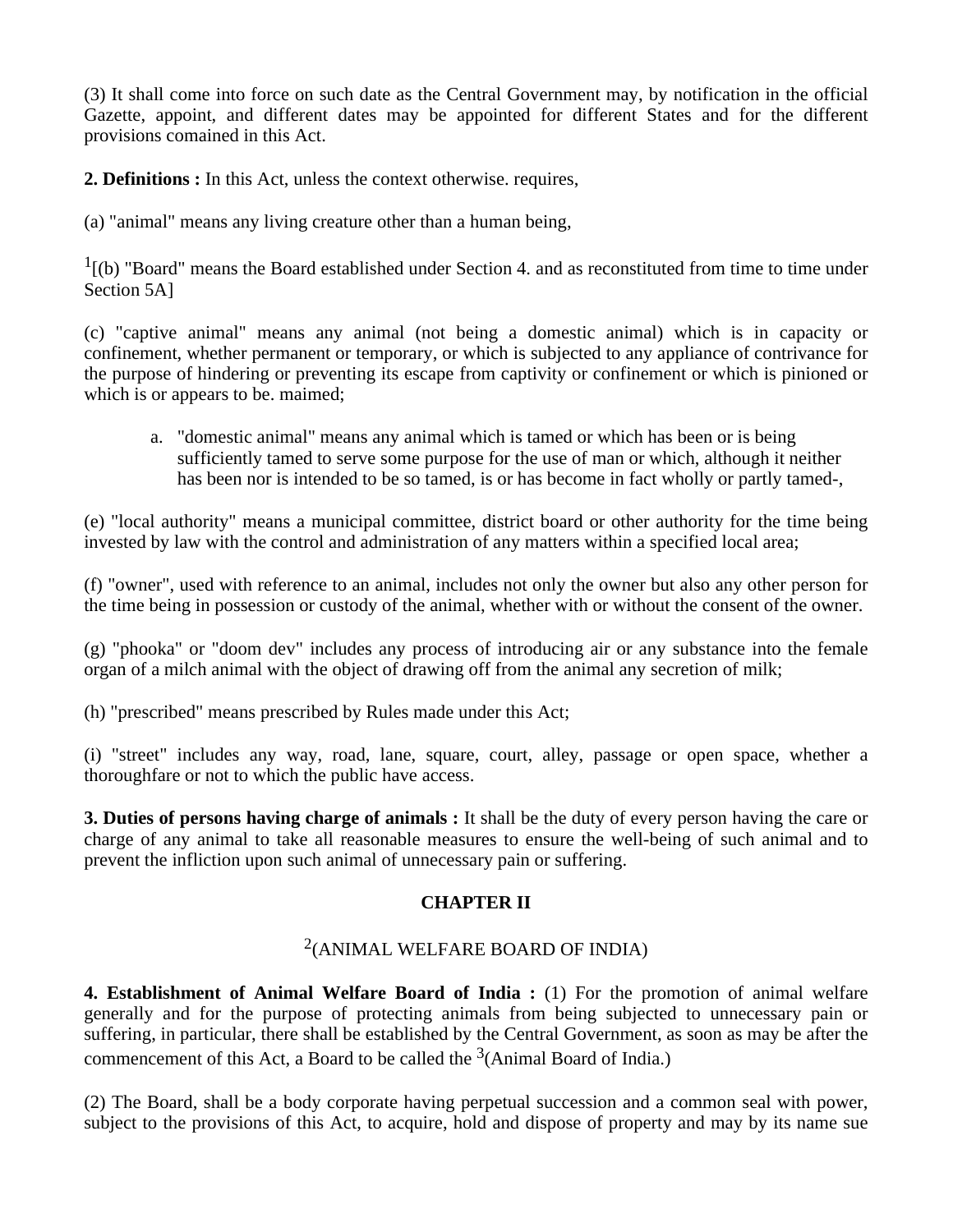and be sued.

**5. Constitution of the Board :** (1) The Board shall consist of the following persons, namely:

(a) the Inspector General of Forests, Government of India, ex-officio,

(b) the Animal Husbandry Commissioner to the Government of India,

ex-officio;

 $4$ (ba) two persons to represent respectively the Ministries of the Central Government dealing with Home Aff airs and Education, to be appointed by the Central Government;

(bb) one person to represent the Indian Board for Wild Life, to be appointed by the Central Government;

(bc) three persons who, in the opinion of the Central Government, are or have been actively engaged in animal welfare work and are well-known humanitarians, to be nominated by the Central Government;)

(c) one person to represent such association of veterinary practitioners as in the opinion of the Central Government ought to be represented on the Board, to be elected by that association in the prescribed manner;

(d) two persons to represent practitioners of modern and indigenous systems of medicine, to be nominated by the Central Government;

 $<sup>5</sup>$ [(e) one person to represent each of such two municipal corporations as in the opinion of the Central</sup> Government ought to be represented on the Board, to be elected by each of the said corporations in the prescribed manner

(f) one person to represent each of such three organisations actively interested in animal welfare as in the opinion of the Central Government ought to be represented on the Board, to be chosen by each of the said organisations in the prescribed manner;

(g) one person to represent each of such three societies dealing with prevention of cruelty to animal as in the opinion of the Central Government ought to be represented on the Board, to be chosen, in the prescribed manner;

(h) three persons to be nominated by the Central Government,

(i) six Members of Parliament, four to be elected by the House of the People (Lok Sabha) and two by the Council of States (Rajya Sabha).

(2) Any of the persons referred to in clause 9a) or  $6$ [clause (b) or clause (ba) or clause (bb) of subsection (1) may depute any other person to attend any of the meetings of the Board.

 $7$ [(3) The Central Government shall nominate one of the members of the Board to be its Chairman and another member of the Board to be its Vice-Chairman.)

**5A. Reconstitution of the Board :** <sup>8</sup>[5.A (1) In order that the Chairman and other members of the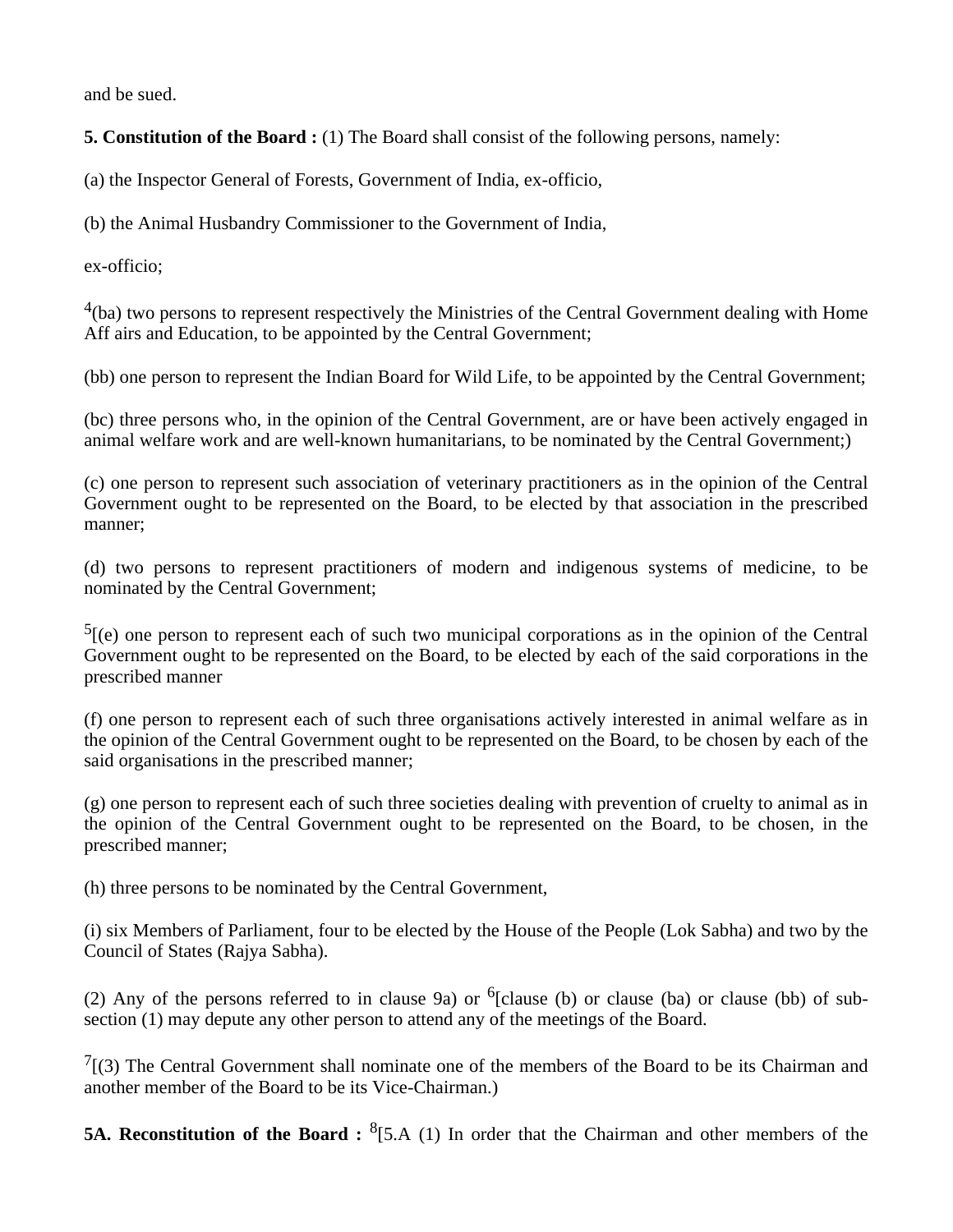Board hold off ice till the same date and that their terms of off ice come to an end on the same date, the Central Government may, by notification in the Official Gazette, reconstitute, as soon as may be after the Prevention of Cruelty to Animals (Amendment) Act, 1982 comes into force, the Board.

(2) The Board as reconstituted under sub-section (1) shall be reconstituted from time to time on the expiration of every third year, from the date of its reconstitution under sub-section (1).

(3) There shall be included amongst the members of the Board reconstituted under sub-section (1), all persons who immediately before the date on which such reconstitution is to take effect, are Members of the Board but such persons shall hold office only for the unexpired portion of the term for which they would have held office if such reconstitution had not been made and the vacancies arising as a result of their ceasing to be Members of the Board shall be filled up as casual vacancies for the remaining period of the term of the Board as so reconstituted:

Provided that nothing in this sub-section shall apply in relation to any person who ceases to be member of the Board by virute of the amendment made in sub-section (1) of section 5 by sub-clause (ii) of clause (a) of section 5 of the Prevention of Cruelty to Animals (Amendement) Act, 1982).

9 **6. Term of off ice and conditions of service of Members of the Board :** (1) The term for which the Board may be reconstituted under section 5A shall be three years from the date of the reconstitution and the Chairman and other Members of the Board as so reconstituted shall hold office till the expiry of the term for which the Board has been so reconstituted.

(2) Notwithstanding anything contained in sub-section (1):

a. the term of office of an ex-officio Member shall continue so long as he holds the off ice by virtue of which he is such a Member;

(b) the term of off ice of a Member elected or chosen under clause (c), clause (e), clause (g), clause (h) or clause (i) of section 5 to represent anybody of persons shall come to an end as soon as he ceases to be a Member of the body which elected him or in respect of which he was chosen;

(c) the term of office of a Member appointed, nominated, elected or chosen to fill a casual vacancy shall continue for the remainder of the term of office of the Member in whose place he is appointed, nominated, elected or chosen;

(d) the Central Government may, at any time, remove for reasons to be recorded in writing a member from office after giving him a reasonable opportunity of showing cause against the proposed removal and any vacancy caused by such removal shall be treated as casual vacancy for the purpose of clause (c).

(3) 'The members of the Board shall receive such allowance, if any, as the Board may, subject to the previous approval of the Central Government, provided by regulations made in this behalf,

(4) No act done or proceeding taken by the Board shall be questioned on the ground merely of the existence of any vacancy in, or defect in the constitution of the Board and in particular, and without prejudice to the generality of the foregoing, during the period intervening between the expiry of the term for which the Board has been reconstituted under section 5A and its further reconstitution under that section, the ex-officio members of the Board shall discharge all the powers and function of the Board.)

**7. Secretary and other employees of the Board <b>:** (1) The Central Government shall appoint <sup>10</sup>xxxxx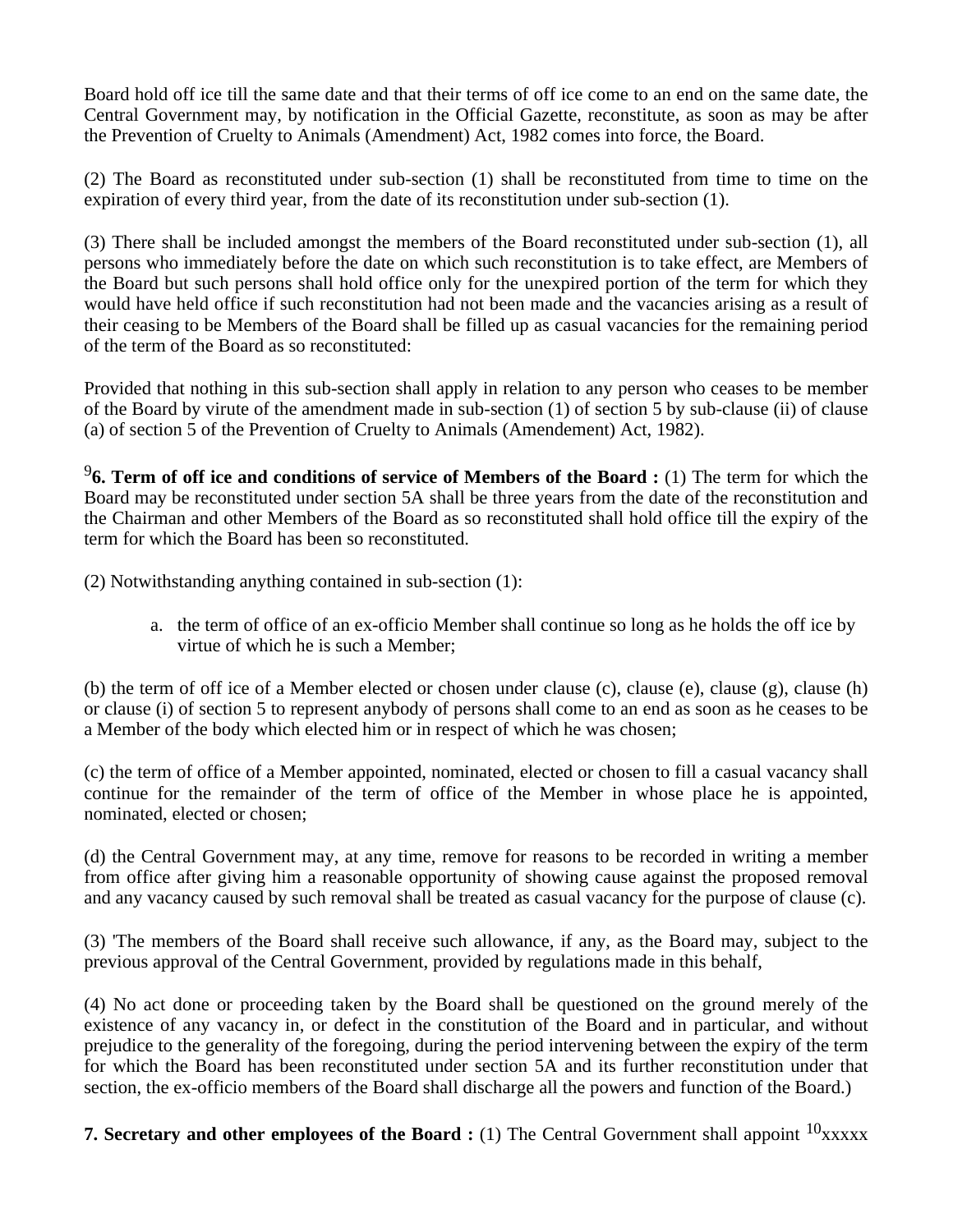the Secretary of the Board.

(2) Subject to such rules as may be made by the Central Government in this behalf, the Board may appoint such number of other officers and employees as may be necessary for the exercise of its powers and the discharge of its functions and may determine the terms and conditions of service of such officers and other employees by regulations made by it with the previous approval of the Central Government.

**8. Funds of the Board :** The funds of the Board shall consist of grants made to it from time to Board time by the Government and of contributions, subscriptions, bequests, gifts and the like made to it by any local authority or by any other person.

**9. Functions of the Board :**The functions of the Board shall be Board

(a) to keep the law in force in, India for the prevention of cruelty to animals under constant study and advise the Government on the amendments to be undertaken in any such law from time to time;

(b) to advise the Central Government on the making of rules under this Act with a view to preventing unnecessary pain or suffering to animals generally, and more particularly when they are being transported from one place to another or when they are used as performing animals or when they are kept in captivity or confinement;

(c) to advise the Government or any local authority or other person on improvements in the design of vehicles so as to lessen the burden on draught animals;

(d) to take all such steps as the Board may think fit for  $11$  (amelioration of animals) by encouraging or providing for, the construction of sheds, water-troughs and the like and by providing for veterinary assistance to animals:

(e) to advise the Government or any local authority or other person in the design of slaughter-houses or the maintenance of slaughter houses or in connection with slaughter of animals so that unnecessary pain or suffering, whether physical or mental, is eliminated in the pre-slaughter stages as far as possible, and animals are killed; wherever necessary, in as humane a manner as possible;

(f) to take all such steps as the Board may think fit to ensure that unwanted animals are destroyed by local authorities, whenever it is necessary to do so, either instantaneously or after being rendered insensible to pain or suffering.

(g) to encourage by the grant of financial assistance or otherwise,  $12$ (the formation or establishment of pinjrapoles, rescue homes, animal shelters, sanctuaries and the like) where animals and birds may find a shelter when they have become old and useless or when they need protection:

(h) to co-operate with, and co-ordinate the work of, associations or bodies established for the purpose of preventing unnecessary pain or suffering to animals or for the protection of animals and birds;

(i) to give financial and other assistance to animal welfare organisations functioning in any local area or to encourage the formation of animal welfare organisations in any local area which shall work under the general supervision and guidance of the Board;

(j) to advise the Government on matters relating to the medical care and attention which may be provided in animal hospital, and to give financial and other assistance to animal hospitals whenever the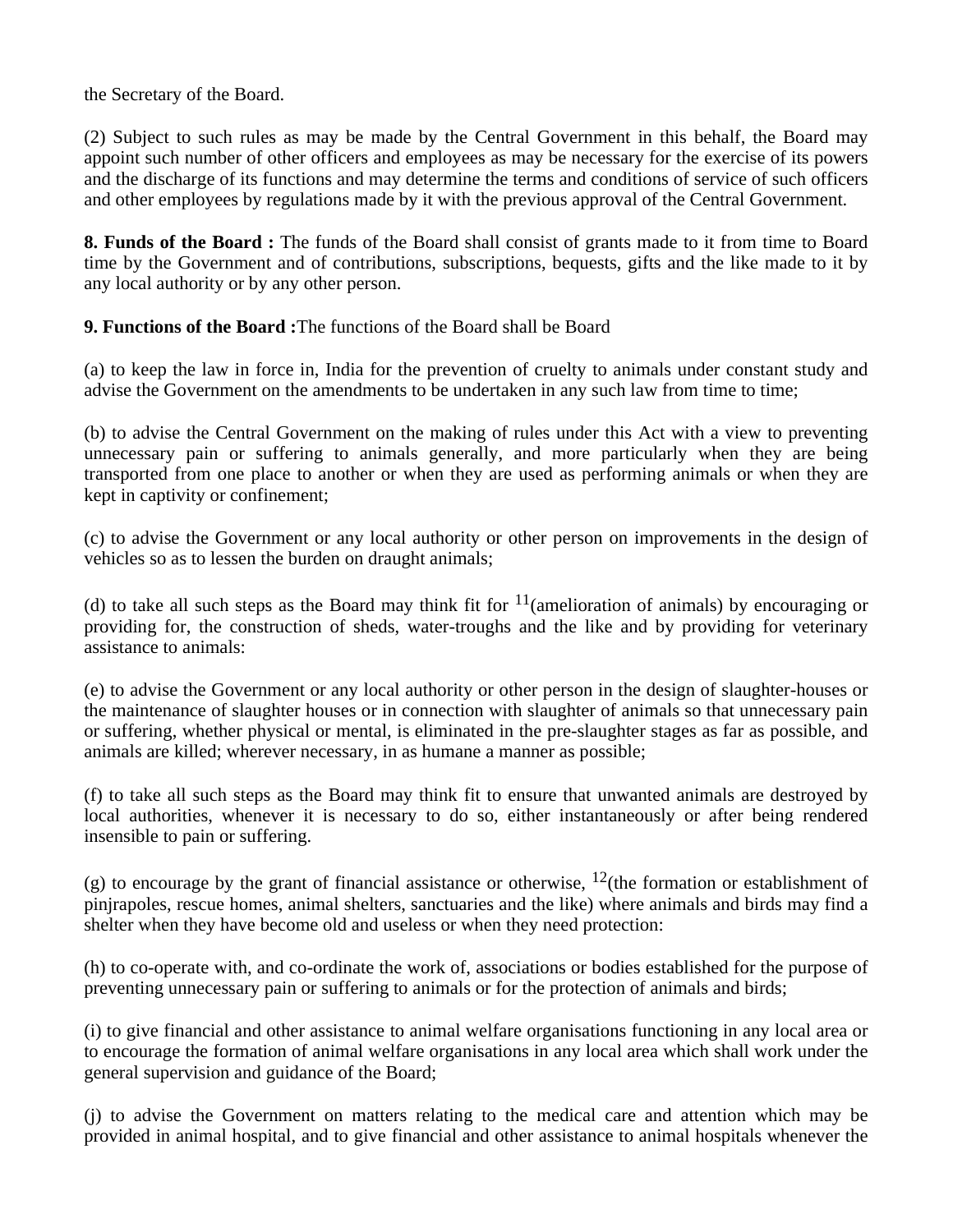Board thinks it necessary to do so;

(k) to impart education in relation to the humane treatment of animals and to encourage the formation of public opinion against the infliction of unnecessary pain or suffering to animals and for the promotion of animal welfare by means of lectures, books, posters, cinematographic exhibitions and the like;

(l) to advise the Government on any matter connected with animal welfare or the prevention of infliction of unnecessary pain or suffering on animals.

**10. Power of Board to make regulations :** The Board may, subject to the previous approval of the Central Government, make such regulations as it may think fit for the administration of its affairs and for carrying out its functions.

## **CHAPTER III**

# **CRUELTY TO ANIMALS GENERALLY**

## **11. Treating animals cruelly :** (1) If any person

(a) beats, kicks, over-rides, over-drives, over-loads, tortures or otherwise treats any animal so as to subject it to unnecessary pain or suffering or causes, or being the owner permits, any animal to be so treated; or

(b)  $^{13}$ (employs in any work or labour or for any purpose any animal which, by reason of its age or any disease) infirmity; wound, sore or other cause, is unfit to be so employed or, being the owner, permits any such unfit animal to be employed; or

(c) wilfully and unreasonably administers any injurious drug or injurious substance to  $14$ (any animal) or wilfully and unreasonably causes or attempts to cause any such drug or substance to be taken by  $15$ (any animal;) or

(d) conveys or carries, whether in or upon any vehicle or not, any animal in such a manner or position as to subject it to unnecessary pain or suffering; or

(e) keeps or confines any animal in any -cage or other receptacle which does not measure sufficiently in height, length and breadth to permit the animal a reasonable opportunity for movement; or

f) keeps for an unreasonable time any animal chained or tethered upon an unreasonably short or unreasonably heavy chain or cord; or

(g) being the owner, neglects to exercise or cause to be exercised reasonably any dog habitually chained up or kept in close confinement; or

(h) being the owner of (any animal) fails to provide such animal with sufficient food, drink or shelter; or

(i) without reasonable cause, abandons any animal in circumstances which tender it likely that it will suffer pain by reason of starvation thirst; or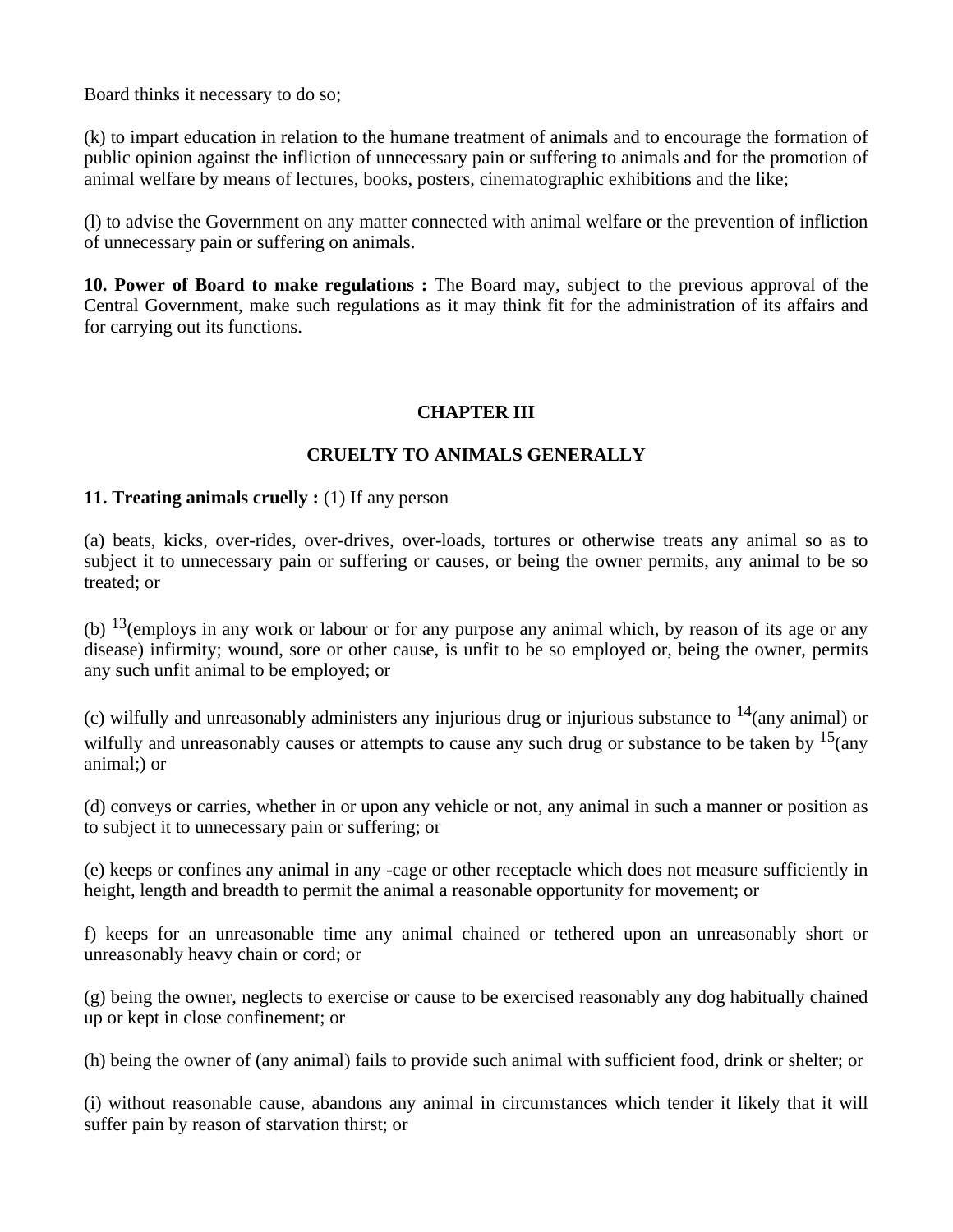(j) wilfully permits any animal, of which he is the owner, to go at large in any street, while the animal is affected with contagious or infectious disease or, without reasonable excuse permits any diseased or disabled animal, of which he is the owner, to die in any street; or

(k) offers for sale or without reasonable cause, has in his possession any animal which is suffering pain by reason of mutilation, starvation, thirst, overcrowding or other illtreatment; or

 $16$ {(1) mutilates any animal or kills any animal (including stray dogs) by using the method of strychnine injections, in the heart or in any other unnecessarily cruel manner or;)

 $17$ {(m) solely with a view to providing entertainment

(i) confines or causes to be confined any animal (including tying of an animal as a bait in a tiger or other sanctuary) so as to make it an object or prey for any other animal; or

(n)  $^{18}$ [xxxx] organises, keeps uses or acts in the management or, any place for animal fighting or for the purpose of baiting any animal or permits or offers any place to be so used or receives money for the admission of any other person to any place kept or used for any such purposes; or

(o) promotes or takes part in any shooting match or competition wherein animals are released from captivity for the purpose of such shooting:

he shall be punishable  $19$ (in the case of a first offence, with fine which shall not be less than ten rup6es but which may extend to fifty rupees and in the case of a second or subsequent offence committed within three years of the previous offence, with fine which shall not be less than twenty-five rupees but which may extend, to one hundred rupees or with imprisonment for a term which may extend, to three months, or with both.]

(2) For the purposes of section (1) an owner shall be deemed to have committed an offence if he has failed to exercise reasonable care and supervision with a view to the prevention of such offence;

Provided that where an owner is convicted permitting cruelty by reason only of having failed to exercise such care and supervision, he shall not be liable to imprisonment without the option of a fine.

(3) Nothing in this section shall apply to -

(a) the dehorning of cattle, or the castration or branding or noseroping of any animal in the prescribed manner, or

(b) the destruction of stray dogs in lethal chambers  $^{20}$ [by such other methods as may be prescribed] or

(c) the extermination or destruction of any animal under the authority of any law for the time being in force; or

(d) any matter dealt with in Chapter IV; or

(e) the commission or omission of any act in the course of the destruction or the preparation for destruction of any animal as food for mankind unless such destruction or preparation was accompanied by the infliction of unnecessary pain or suffering.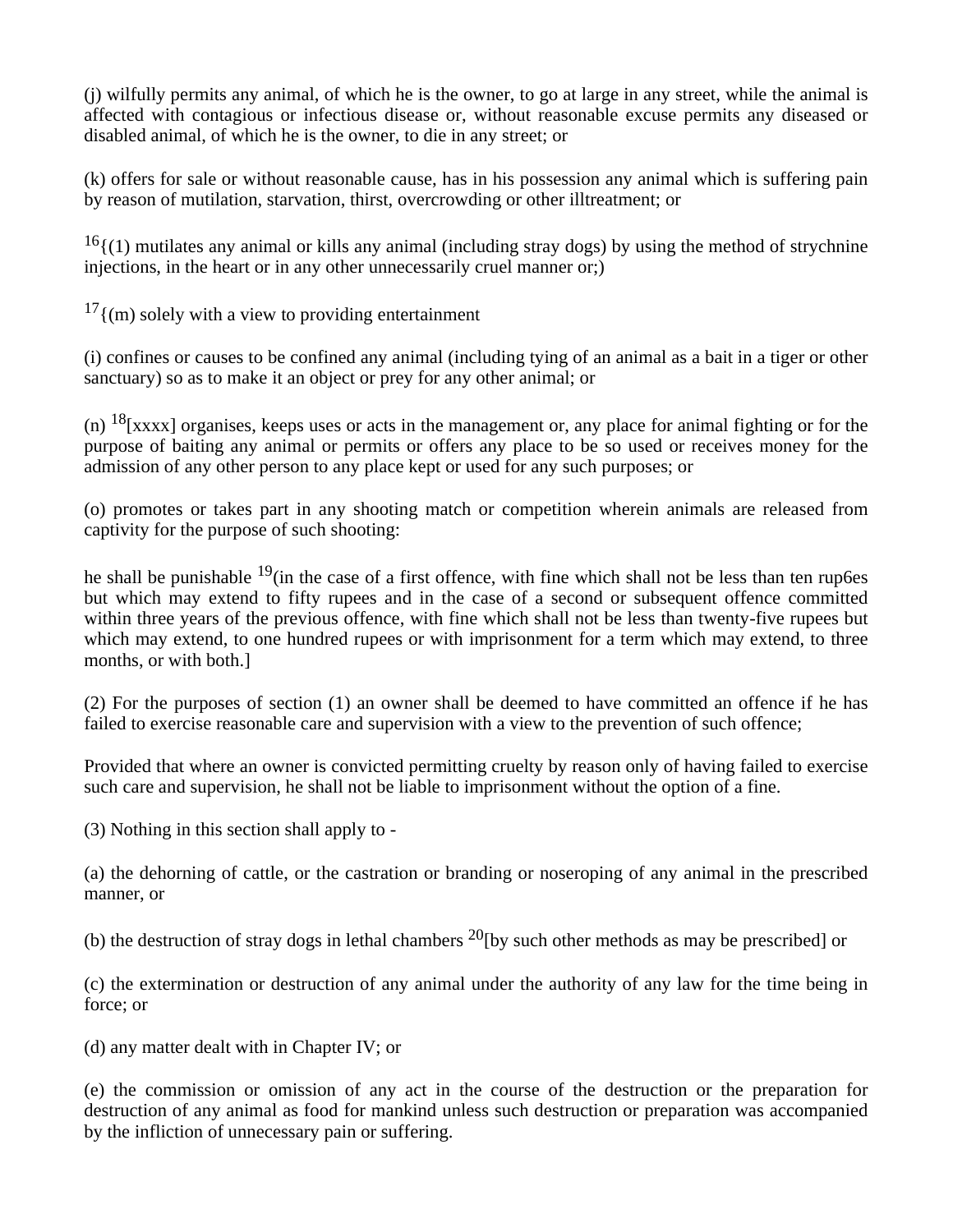**12. Penalty for practising phooka or doom dev :** If any persons upon any cow or other milch animal the operation called practising phooka or  $^{21}$ [doom dev or any other operation (including injection of any or doom dev. substance) to improve lactation which is injurious to the health of the animal] or permits such operation being performed upon any such animal in his possession or under his control, he shall be punishable with fine which may extend to one thousand rupees, or with imprisonment for a term which may extend to two years, or with both, and the animal on which the operation was performed shall be forfeited to the Government.

**13. 'Destruction of suffering animals' :** (1) Where the owner of an animal is convicted of an offence under section 11, it shall be lawful for the court, if the court is satisfied that it would be cruel to keep the animal alive, to direct that the animal be destroyed and to assign the animals to any suitable person for that purpose, and the person to whom such animal is so assigned shall as soon as possible, destroy such animal or cause such animal to be destroyed in his presence without unnecessary suffering: and any reasonable expense incurred in destroying the animal may be ordered by the court, if the court is satisfied that it would be cruel to keep the animal alive, to direct that the animal be destroyed and to assign the animal to any reasonable expense incurred in destroying the animal mal be ordered by the court to be recovered from the owner as if it were a fine:

Provided that unless the owner assents thereto, no order shall be made under this section except upon the evidence of a veterinary officer in charge of the area.

(2) When any magistrate, commissioner of police or district superintendent of police has reason to believe that an offence under section 11 has been committed in respect of any animal, he may direct the immediate destruction of the animal, if in his opinion, it would be cruel to keep the animal alive.

(3) Any police officer above the rank of a constable or any person authorised by the State Government in this behalf who finds any animal so diseased or so severely injured or in such a physical condition that in his opinion it cannot be removed without cruelty, may, if the owner is absent or refuses his consent to the destruction of the animal, forth with summon the veterinary officer in charge of the area in which the animal is found, and if the veterinary officer certifies that the animal is mortally injured or so severely injured or in such a physical condition that it would be cruel to keep it alive, the police officer or the person authorised, as the case may be, may, after obtaining orders from a magistrate, destroy the animal injured or cause it to be destroyed;  $^{22}$ (in such manner as may be prescribed)

(4) No appeal shall lie from any order of a magistrate for the destruction of an animal.

## **CHAPTER IV**

## **EXPERIMENTATION OF ANIMALS**

**14. Experiments on animals :** Nothing contained in this Act shall render unlawful the performance of experiments (including) experiments involving operations) on animals for the purpose of advancement by new discovery of physiological knowledge or of knowledge which will be useful for saving or for prolonging life or alleviating suffering or for combating any disease, whether of human beings, animals or plants.

**15. Committee for control and supervision of experiments on animals :** (1) If at any time, on the advice of the Board, the Central Government is of opinion that it is necessary so to do for the purpose of controlling "and supervising experiments on animals it may be notification in the Official Gazette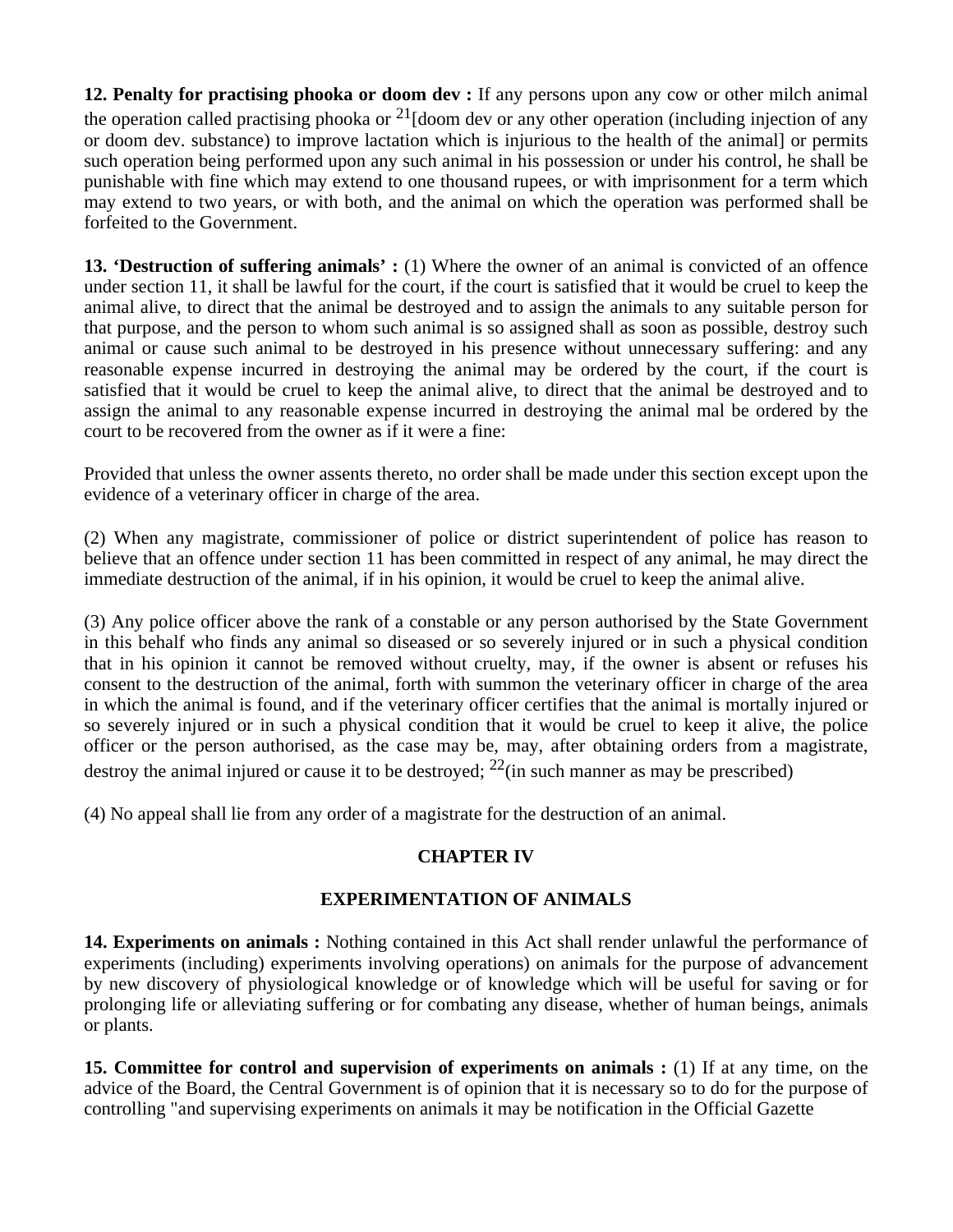Constitute a Committee consisting of such number of officials and non-officials, as it may think fit to appoint thereto.

(2) The Central Government shall nominate one of the Members of the Committee to be its Chairman.

(3) The Committee shall have power to regulate its own Procedure in relation to the performance of its duties.

(4) The funds of the Committee shall consist of grants made to it from time to time by the Government and of contributions, donations, subscriptions, bequests, gifts and the like made to it by any person.

<sup>23</sup>[15A. Sub-Committee : (1) The Committee may constitute as many sub-committees as it thinks fit for exercising any power or discharging any duty of the Committee or for inquiring into or reporting and advising on any matter which the Committee may refer.

(2) A sub-committee shall consist exclusively of the Members of the Committee.)

**16. Staff of the Committee :** Subject to the control of the Central Government, the Committee may committee appoint such number of officers and other employees as may be necessary to enable it to exercise ills powers and perform its duties and may determine the remuneration and other terms and conditions of service of such officers and other employees.

**17. Duties of the Committee and power of the Committee to make rules relating to experiments on animals** : (1) It shall be the duty of the Committee to take all such measures as may be necessary to ensure that animals are not subjected to unnecessary pain or suffering before, during or after the performance of experiments on them, and for the purpose it may, by notification in the Gazette of India and subject to the condition of previous publication, make such rules as it may think fit in animals relation to the conduct of such experiments.

 $^{24}$ [(lA)In particular, and without prejudice to the generality to the foregoing power, such rules may provide for the following matters namely:

(a) the registration of persons or institutions carrying on experiments on animals;

(b) the reports and other information which shall be forwarded to the Committee by persons and institutions carrying on experiments or, animals.]

(2) In particular, and without prejudice to the generality of the foregoing power, rules made by the Committee shall be designed to secure the following objects, namely:

(a) that in cases where experiments are performed in any institution, the responsibility therefore is placed on the person in charge of the institution and that, in cases where experiments are performed outside an institution by individuals, the individuals, are performed outside an institution by individuals, the individuals, are qualified in that behalf and the experiments are performed on their full responsibility;

(b) that experiments are performed with due care and humanity and that as far as possible experiments involving operations are performed under the influence of some anaesthetic of sufficient power to prevent the animals feeling pain;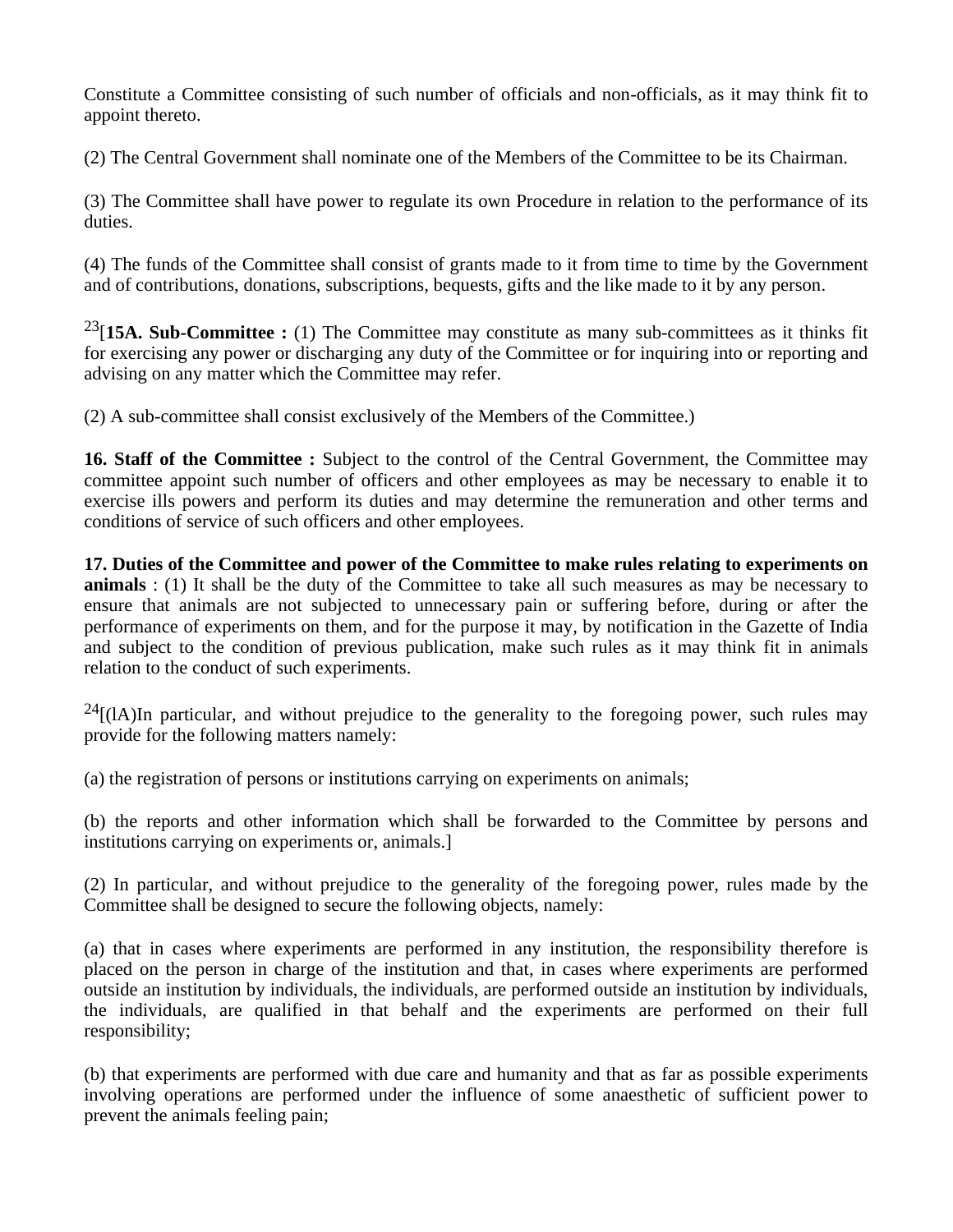(c) that animals which, in the course of experiments under the influence of anaesthetics, are so injured that their recovery would involve serious suffering, are ordinarily destroyed while still insensible;

(d) that experiments on animals are avoided wherever it is possible to do so; as for example; in medical schools, hospitals, colleges and the like, if other teaching devices such as books, models, films and the. like, may equally suffice;

(e) that experiments on larger animals are avoided when it is possible to achieve the same results by experiments upon small laboratory animals like guinea-'pigs, rabbits, frogs and rats;

(f) that, as far as possible, experiments are not performed merely for the purpose of acquiring manual skill;

(g) that animals intended for the performance of experiments are properly looked after both before and after experiments;

(h) that suitable records are maintained with respect to experiments performed on animals

(3) In making any rules under this section, the Committee shall be guided by such directions as the Central Government (consistently with the objects for which the Committee is set up) may give to it, and the Central Government is hereby authorised to give such direction.

(4) All rules made by the Committee shall be binding on all individuals performing experiments outside institutions and on persons incharge of institutions in which experiments are performed.

18. Power of entry and inspection : For the purpose of ensuring that the rules made by it are being complied and with the Committee may authorise any of its officers or any other person in writing to inspect any institution or place where experiments are being carried on and report to it as a result of such inspection, and any officer or person so authorised may-

(a) enter at any time considered reasonable by him and inspect any institution or place in which experiments on animals are being carried on; and

(b) require any person to produce any record kept by him with respect to experiments on animals.

**19. Power to prohibit experiments on animals :** If the Committee is satisfied, on the report of any officer or other person made to it as a result of any inspection under section 18 or otherwise that the rules made by it under section 17 are not being animals the Committee may, after giving an opportunity to the person or institution carrying on experiments on animals; the Committee may, after giving an opportunity to the person or institution of being heard in the matter, by order, prohibit the person or institution from carrying on any such experiments either for a specified period or indefinitely, or may allow the person or institution to carry on such experiments subject to such special conditions as the Committee may think fit to impose.

**20. Penalties :** If any person-

(a) contravenes any order made by the Committee under section 19; or

(b) commits a breach of any condition imposed by the Committee under that section: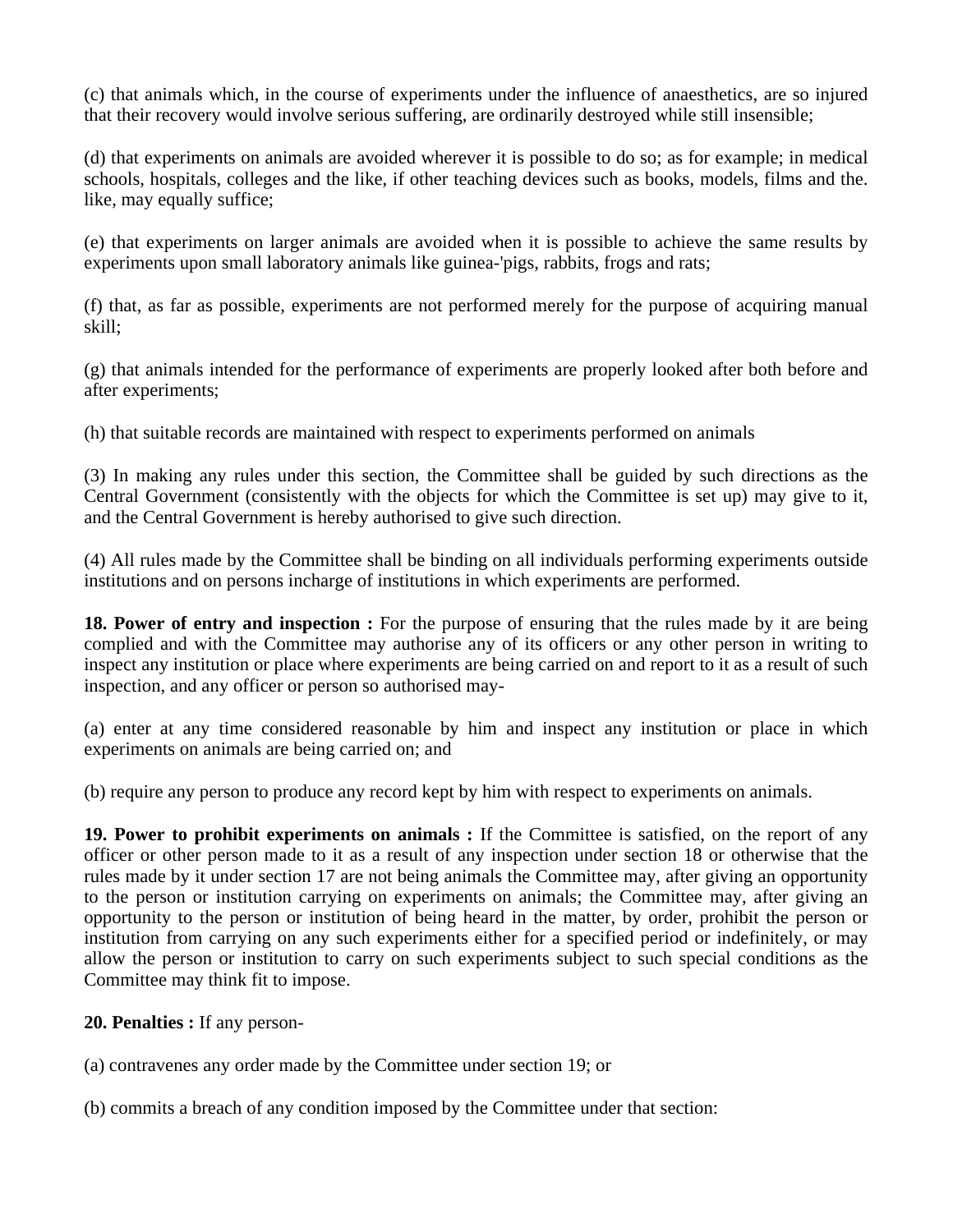he shall be punishable with fine which may extend to two hundred rupees, and, when the contravention or breach of condition has taken place in any institution the person incharge of the institution shall be deemed to be guilty of the offence and shall be punishable accordingly.

# **CHAPTER V**

# **PERFORMING ANIMALS**

**21. "Exhibit" and "train" defined :** In this Chapter, " exhibit" means exhibit or any entertainment to which the public are admitted through sale of tickets, and "train" means train for the purpose of any such exhibition, and the expressions "exhibitor" and "trainer" have respectively the corresponding meanings.

## **22. Restriction on exhibition and training of performing animals :** No person shall exhibit or train

(i) any performing animal unless he is registered in accordance with the provisions of this Chapter;

(ii) as a performing animal, any animal which the Central Government may, by notification in the official gazette, specify as an animal which shall not be exhibited or trained as a performing animal.

**23. Procedure for registration** : (1) Every person desirous of exhibiting or training any performing animal shall, on making an application in the prescribed form to the prescribed authority and on payment of the prescribed fee, be registered under this Act unless he is a person who, by reason of an order made by the court under this Chapter, is not entitled to be so registered.

(2) An application for registration under this Chapter shall contain such particulars as to the animals and as to the general nature of the performances in which the animals are to be exhibited or for which they are to be trained as may be prescribed, and the particulars so given shall be entered in the register maintained by the prescribed authority.

(3) The prescribed authority shall give to every person whose name appears on the register kept by them, a certificate of registration in the prescribed form containing the particulars entered in the register.

(4) Every register kept under this Chapter shall at all reasonable times be open for inspection on payment of the prescribed fee, and any person shall, on payment of the prescribed fee, be entitled to obtain copies thereof or make extracts therefrom.

(5) Any person whose name is entered in the register shall, subject to the provisions of any order made under this Act by any court, be entitled, on making an application for the purpose, to have the particulars entered in the register with respect to him varied, and where any such particulars are so varied, the existing certificate shall be cancelled and a new certificate issued.

**24. Power of court to prohibit or restrict exhibition and training of performing animals** : (1) Where it is proved to the satisfaction of any magistrate on a complaint made by a police officer or an officer authorised in writing by the prescribed authority referred to in section 23, that the training or exhibition of any performing animals has been accompanied by unnecessary pain or suffering and should be prohibited or allowed only subject to conditions, the court may make an order against the person in respect of whom the complaint is made, prohibiting the training or exhibition or imposing such conditions in relation thereto, as may be specified by the order.

(2) Any court by which an order is made under this section, shall cause a copy of the order to be sent, as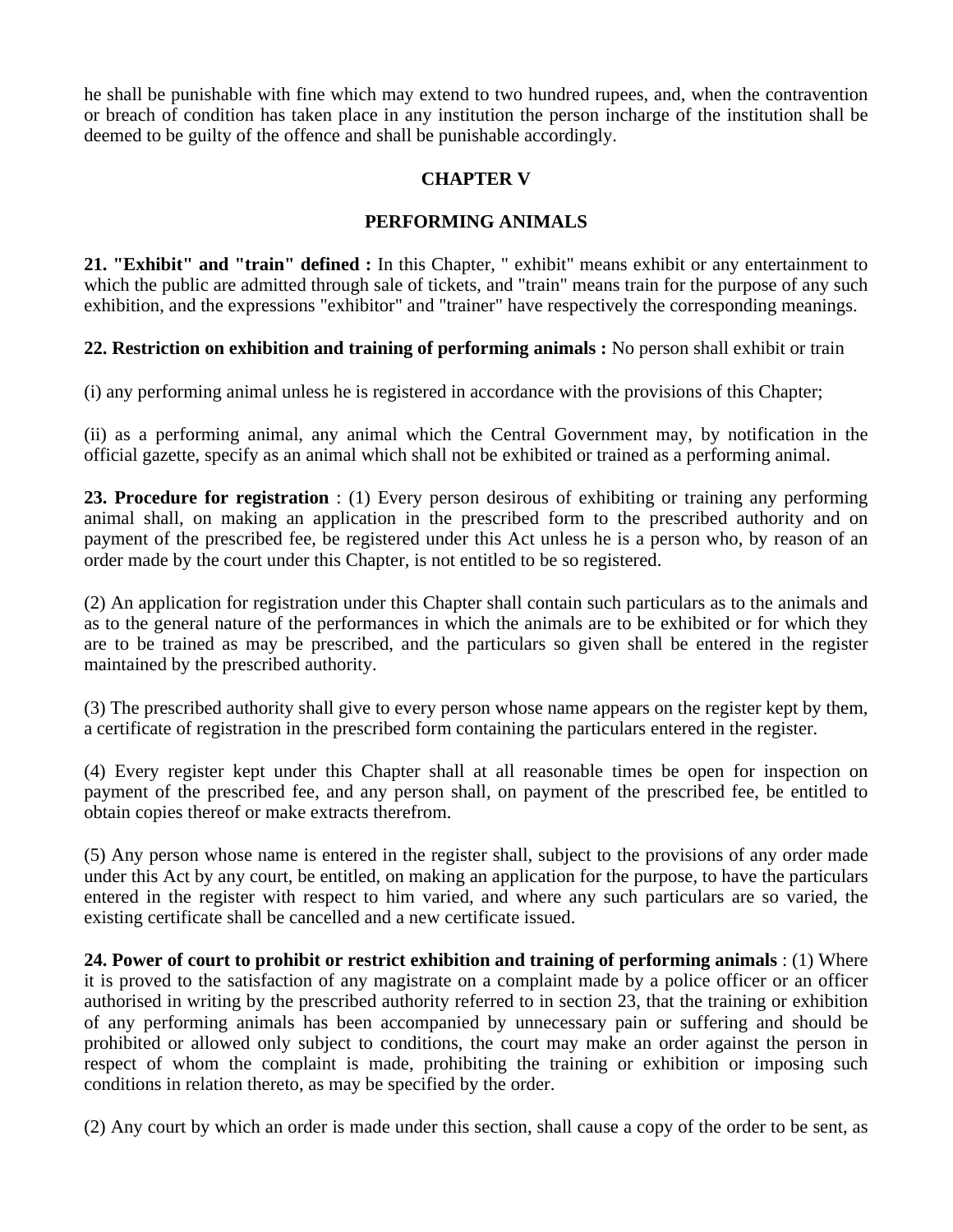soon as may be after the order is made, to the prescribed authority by which the person against whom the order is made is registered, and shall cause the particulars of the order to be endorsed upon the certificate field by the person, and that person shall produce his certificate on being so required by the court for the purposes of endorsement, and the prescribed authority to which a copy of an order is sent under "his section shall enter the particulars of the order in that register;

**25. Power to enter premises** : (1) Any person authorised in writing by the prescribed authority referred to in section 23 and any police officer not below the rank of a sub-inspector may

(a) enter at all reasonable times and inspect any premises in which any performing animals are being trained or exhibited or kept for training or exhibition, and any such animals found therein; and

(b) require any person who, he has reason to believe is a trainer or exhibitor of performing animals to produce his certificate of registration,

(2) No person or police officer referred to in sub section (1) shall be entitled under this section to go on or behind the stage during a public performance of performing animals.

**26. Offences :** If any person -

(a) not being registered under this chapter, exhibits or trains any performing animal; or

(b) being registered under the Act, exhibits or trains any performing animal with respect to which or in a manner with respect to which, he is not registered; or

(c) exhibits or trains as a performing animal, any animal which is not to be used for the purpose by reason of a notification issued under clause (ii) of section 22; or

(d) obstructs or wilfully delays any person or police officer referred to in section 25 in the exercise of powers under this Act as to entry and inspection; or

(e) conceals any animal with a view to avoiding such inspection: or

(f) being a person registered under 'the Act, on being duly required in pursuance of this Act to produce his certificate under this Act, fails without reasonable excuse so to do; or

(g) applies to be registered under this Act when not entitled to be so registered,

He shall be punishable on conviction with fine which may extend to five hundred rupees or with imprisonment which may extend to three months, or with both.

**27. Exemptions :** Nothing contained in this Chapter shall apply to -

(a) the training of animals for bonafide military or police purpose or the exhibition of any animals so trained; or

(b) any animals kept in any zoological garden or by any society or association which has for its principal object the exhibition of animals for educational or scientific purposes.

## **CHAPTER VI**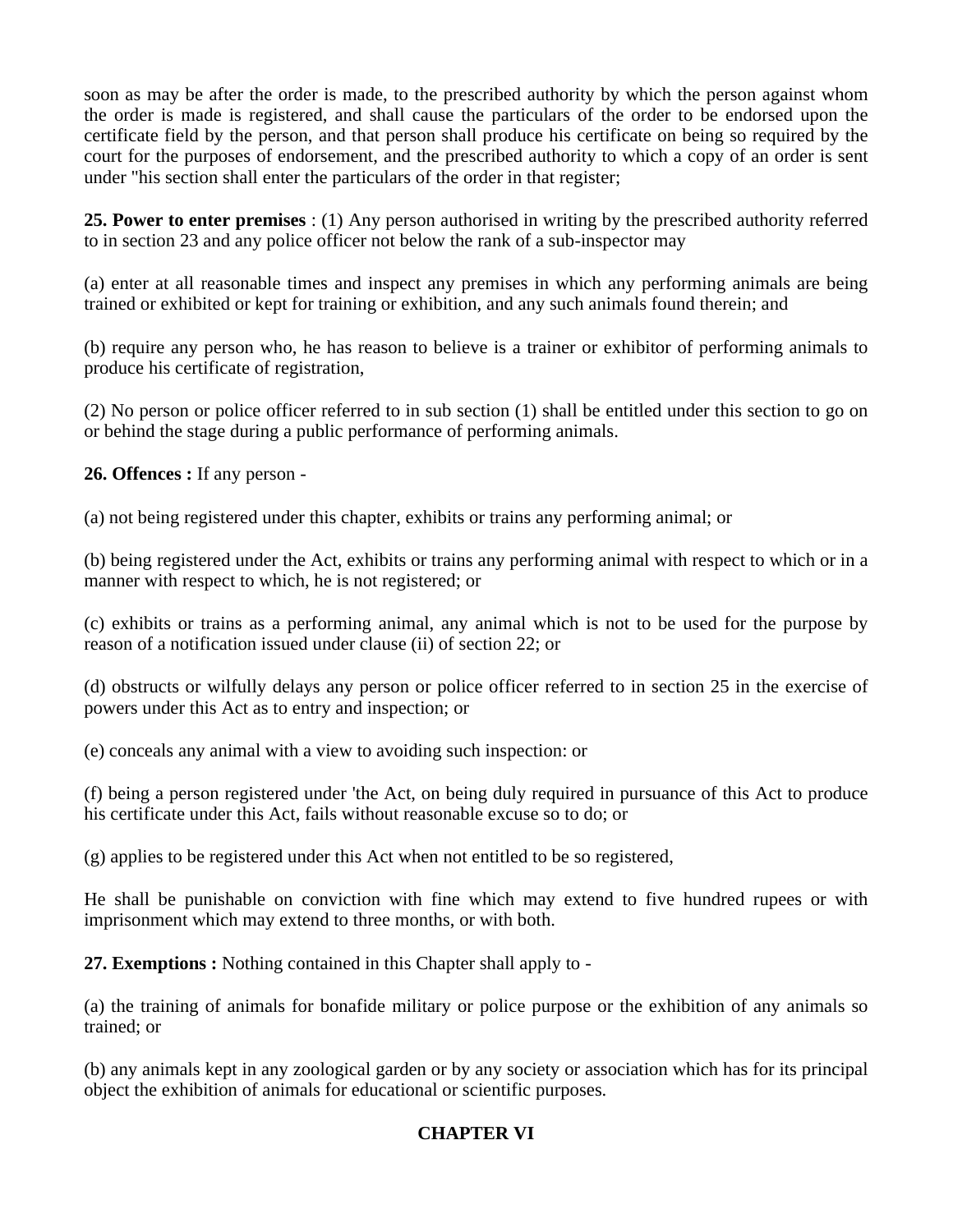## **MISCELLANEOUS**

**28. Saving as respects manner of killing prescribed by religion :** Nothing contained in this Act shall render it an offence to kill any animal in a manner required by the religion of any community.

**29. Power of court to deprive person convicted of ownership of animal** : (1) If the owner of any animal is found guilty of any offence under this Act. the court upon his conviction thereof, may, if it thinks fit, in addition to any other punishment make an order that the animal with respect to which the offence was committed shall be forfeited to Government and may, further, make such order as to the disposal of the animal as it thinks fit under the circumstances.

(2) No order under sub section (1) shall be made unless it is shown by evidence as to a -previous conviction under this Act or as to the character of the owner or otherwise as to the treatment of the animal that the animal if left with the owner, is likely to be exposed to further cruelty.

(3) without prejudice to the provision contained in sub-section (1), the court may also order that a person convicted of an offence under this Act shall, either permanently or during such period as is fixed by the order, be prohibited from having the custody of any animal of any kind whatsoever, or as the court thinks fit of any animal of any kind or species specified in the order.

(4) No order under sub-section (3) shall be made unless

(a) it is shown by evidence as to a previous conviction or as to the character of the said person or otherwise as to the treatment of the animal in relation to which he has been convicted that an animal in the custody of the said person is likely to be exposed to cruelty;

(b) it is stated in the complaint upon which the conviction was made that it is the intention of the complaint upon the conviction of the accused to request that an order be made as aforesaid and

(c) the offence for which the conviction was made was committed in an area in which under the law for the time being in force a licence is necessary for the keeping of any such animal as that in respect of which the conviction was made.

(5) Notwithstanding anything to the contrary contained in any law for the time being in force, any person in respect of whom an order is made under sub-section (3) shall have no right to the custody of any animal contrary to the provisions of the order, and if he contravenes the provisions oil any order, he shall be punishable with fine which may extend to one hundred rupees, or. with imprisonment for a term which may extend to three months, or with both.

(6) Any court which has made an order under sub-section (3) may at any time, either on its own motion or on application made to it in this behalf, rescind or modify such order.

**30. Presumptions as to guilt in certain cases :** If any person is charged with the offences of killing a goat, cow or its to guilt in progeny contrary to the provisions of clause (1) of sub section (1) or section 11, and it is proved that such person had in his possession, at the time the offence is alleged to have been committed, the skin of any such animal as is referred to in this section with any the skin of any such animal as is referred to in this section with any part of the skin of the head attached thereto, it shall be presumed until the contrary is proved that such animal was killed in a cruel manner.

**31. Cognizability of offences :** Notwithstanding anything contained in the Code or Criminal procedure,